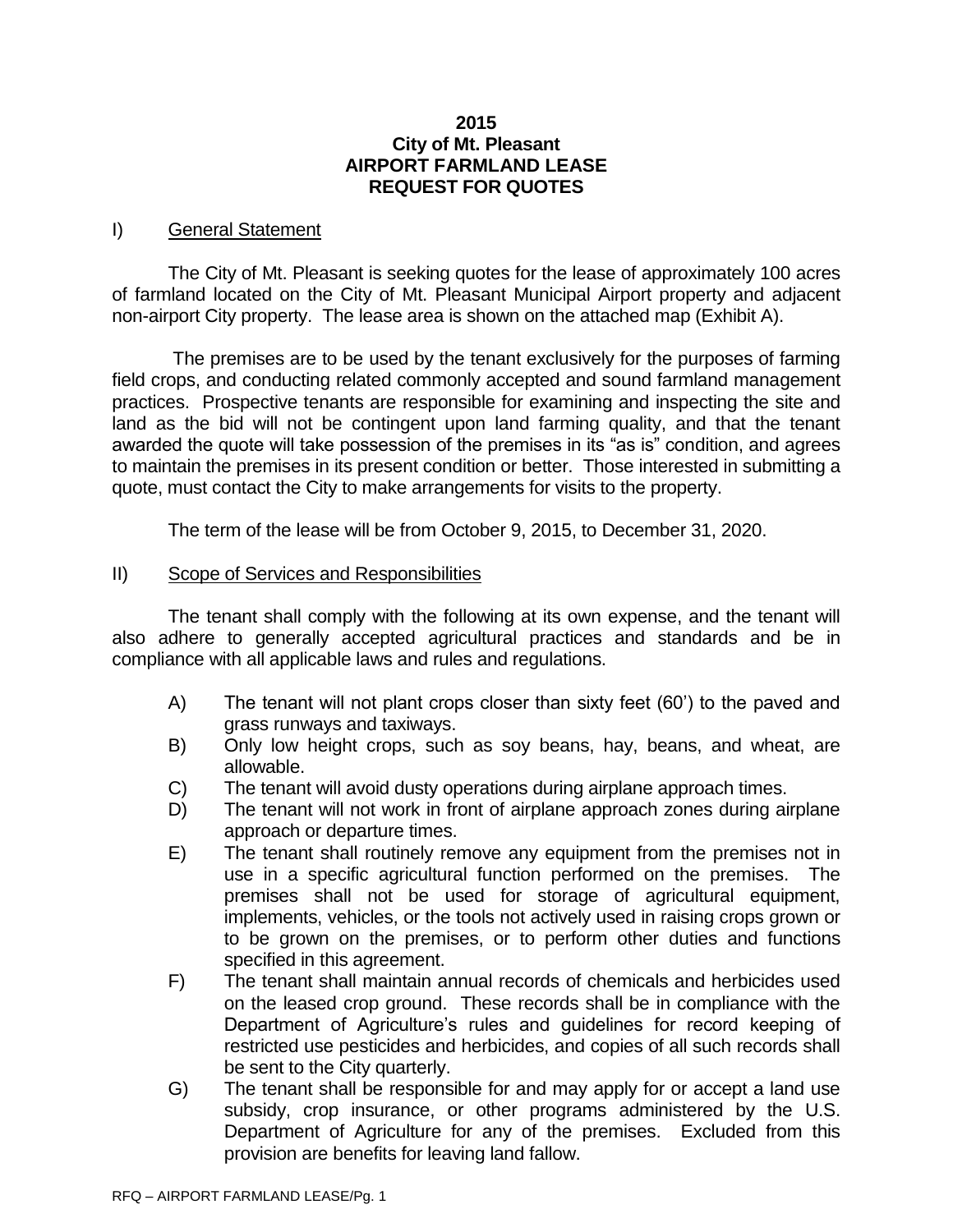The tenant shall not:

- A) Pasture or hold any livestock or herd animals on the premises.
- B) Plow, till, or plant any land within fifty feet (50') of paved or grass runways or within sixty feet (60') of buildings or navigational aids.
- C) Produce any illegal crop or other illegal substance on the premises. This is to include any marijuana, licensed or unlicensed. Violation of this provision may lead to immediate termination of this Agreement and/or other legal action by the Lessor.
- D) Dump, rinse, or flush sprayers and other equipment used in the application of insecticides, herbicides, fertilizers or other chemicals used in the crop production process on the leased ground site. Nor shall any waste insecticides, herbicides, fertilizers or other chemicals be drained, discarded, buried or disposed of on the premises in any manner.
- E) The tenant shall neither assign nor sublet the premises without the advanced written consent of the City.

The tenant shall be liable for any damage to the premises caused by actions of the tenant, tenant's employees or tenant's guests or by any casualty insured under the tenant's insurance policy.

The successful bidder will be required to sign two contracts with the City.

III) Submittals

Each response to this request for quotes for the farming of airport land must include the following:

- A) Completed proposal form, signed and dated, indicating the rent price per month.
- B) A description of any special requirements that are required by the farm operator in order to participate in this program.
- IV) Basis of Selection

Each of the completed quotes that are received will be evaluated in order to select the quote that is most advantageous to the City of Mt. Pleasant.

V) Project Time Table

The responses to this request for quotes are due at the Division of Public Works Office, 1303 N. Franklin Street, Mt. Pleasant, Michigan, 48858, no later than 4:30 p.m. on Monday, October 5, 2015.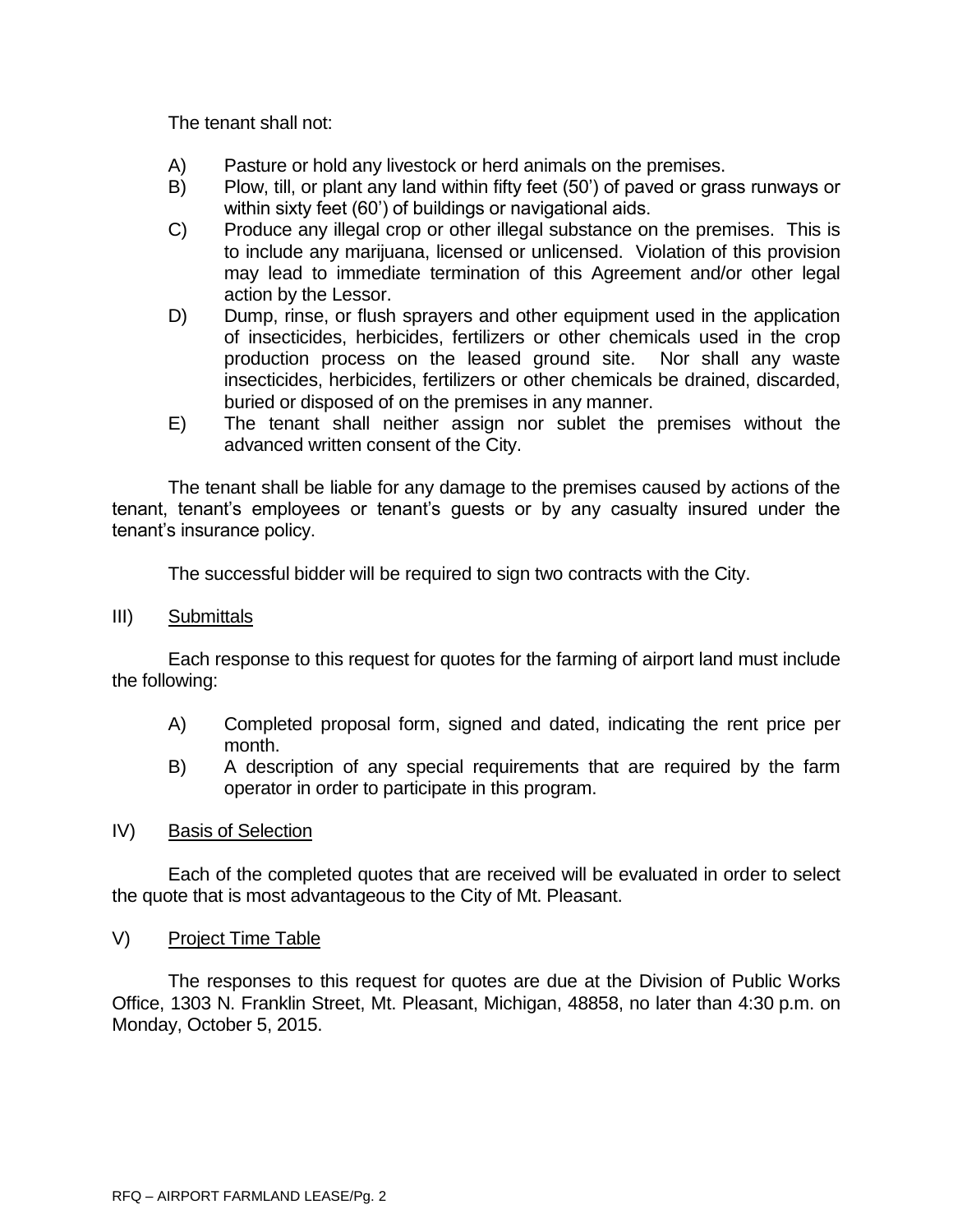## **2015 City of Mt. Pleasant AIRPORT FARMLAND LEASE REQUEST FOR QUOTES**

TO: Division of Public Works DATE: October 5, 2015 City of Mt. Pleasant City of Mt. Pleasant City of Mt. Pleasant 1303 N. Franklin Street Mt. Pleasant, MI 48858 (989) 779-5401

Please provide the information requested under each section of the request for quotes, then sign, date, and return to the City of Mt. Pleasant at the above listed address.

Rent price per month for the farming of approximately 100 acres of airport property:

Cost: \_\_\_\_\_\_\_\_\_\_\_\_\_\_\_\_\_\_\_\_ \_\_\_\_\_\_\_\_\_\_\_\_\_\_\_\_\_\_\_\_\_\_\_\_\_\_\_\_\_\_\_\_\_\_\_\_\_\_

(figures) (written)

Alternate Bid: The City has interest in disposing of leaves collected during the City Leaf Collection Program. Annually the City collects approximately 8,000 to 15,000 cubic yards of leaves. Plowing leaves into fields is an acceptable method of disposal.

If you are the successful bidder to lease the farmland from the City, will you accept leaves from the City Leaf Collection Program to be plowed into the field? Yes / No

How much will you charge to till in the leaves collected by the City, or how much will you deduct from your rental rate?

| Charge/C.Y.                                                                                                          |           |           |  |
|----------------------------------------------------------------------------------------------------------------------|-----------|-----------|--|
|                                                                                                                      | (figures) | (written) |  |
| <b>Rent Reduction:</b>                                                                                               |           |           |  |
|                                                                                                                      | (figures) | (written) |  |
|                                                                                                                      |           |           |  |
|                                                                                                                      |           |           |  |
|                                                                                                                      |           |           |  |
|                                                                                                                      |           |           |  |
|                                                                                                                      |           |           |  |
| Authorized Signature: Letter Authorized Signature: Authorized Signature: Authorized Signature: Authorized Signature: |           |           |  |
|                                                                                                                      |           |           |  |
|                                                                                                                      |           |           |  |